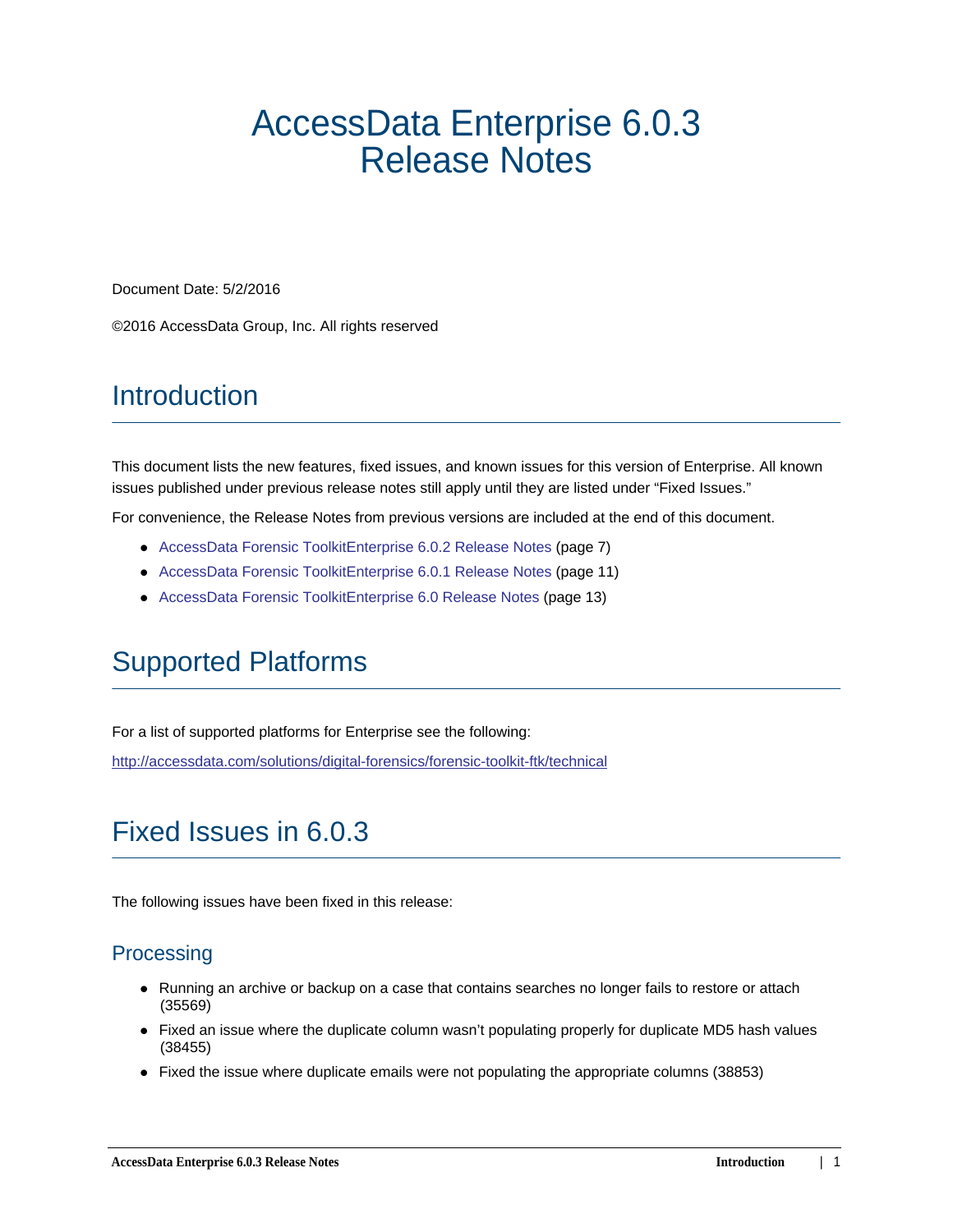- Fixed the issue where FTK was not allowing a third Distributed Processing Engine in addition to the local host (39365)
- When adding Distributed Processing Engines, the Add button is now disabled until the entered IP address has been added to the existing list of Distributed Processing Engines (39054)

## Agent

- The Agent now pushes the appropriate certificate during Agent Push (39039)
- Fixed the issue where the acquisition of volatile processes did not flag KFF status (39307)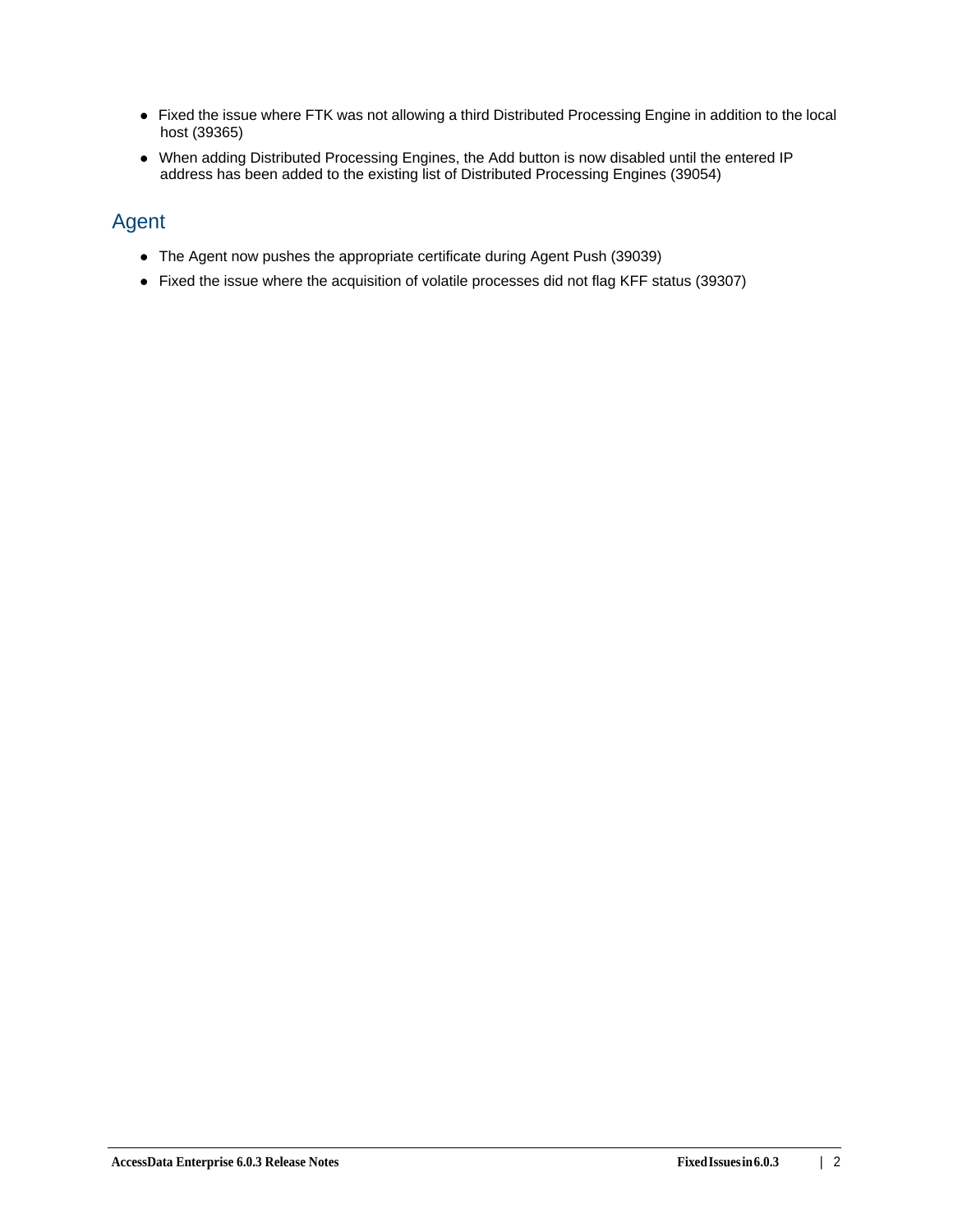#### *Latest Documentation*

**To access the latest AD Enterprise Release Notes and documentation:** Download the zip file from [www.accessdata.com/productdocs/adenterprise/adenterprise.zip.](www.accessdata.com/productdocs/adenterprise/adenterprise.zip)

#### *Installation and upgrade*

- The supported platforms for the Enterprise ADMS component are Windows Server 2003 and Windows Server 2008 R2 (64-bit recommended).
- If you install Enterprise on a Windows 2003 64-bit computer, you must configure the ASP .NET service extension. To configure this, do the following:
	- Open the Microsoft Internet Information Services (IIS) Manager.
	- o In the left pane, click Web Service Extensions.
	- o In the extensions list, click ASP.NET v4.x.
	- Click Allow.
- Enterprise supports Distributed Processing Engines (DPEs).

#### *Upgrading CodeMeter*

- Enterprise 5.6.1 and later include an updated version of CodeMeter Runtime Kit (5.21).
	- If this is a new installation of Enterprise you do not need to do anything and the latest version of CodeMeter is installed.
	- If you are upgrading to Enterprise 5.6.1, be aware that a security vulnerability has been detected in Codemeter 4.5. However, if you simply upgrade from CodeMeter 4.5 to 5.21, the vulnerability remains. To fix the vulnerability, you must manually uninstall 4.5 before installing 5.21.

If you are upgrading to Enterprise 5.6.1, manually uninstall CodeMeter first and then install Enterprise 5.6.1 which will install a clean CodeMeter 5.21. Otherwise, after upgrading to Enterprise 5.6.1, manually uninstall CodeMeter 4.5 and then manually install CodeMeter 5.21.

### *Running PostgreSQL on a Virtual Machine*

• If you run PostgreSQL on a virtual machine with a dynamically allocated virtual hard drive, you must manually stop the PostgreSQL service before rebooting the virtual machine. Otherwise, PostgreSQL will become corrupted.

If you run PostgreSQL on a virtual machine with a fixed size virtual hard drive, then PostgreSQL will not become corrupted when rebooting.

#### *Recommendations*

If you choose to have a case's database files placed in the case folder, do not move your case folder without first archiving and detaching the case.

#### *Other*

• The custom processing profile cannot be saved when using a German operating system (39088)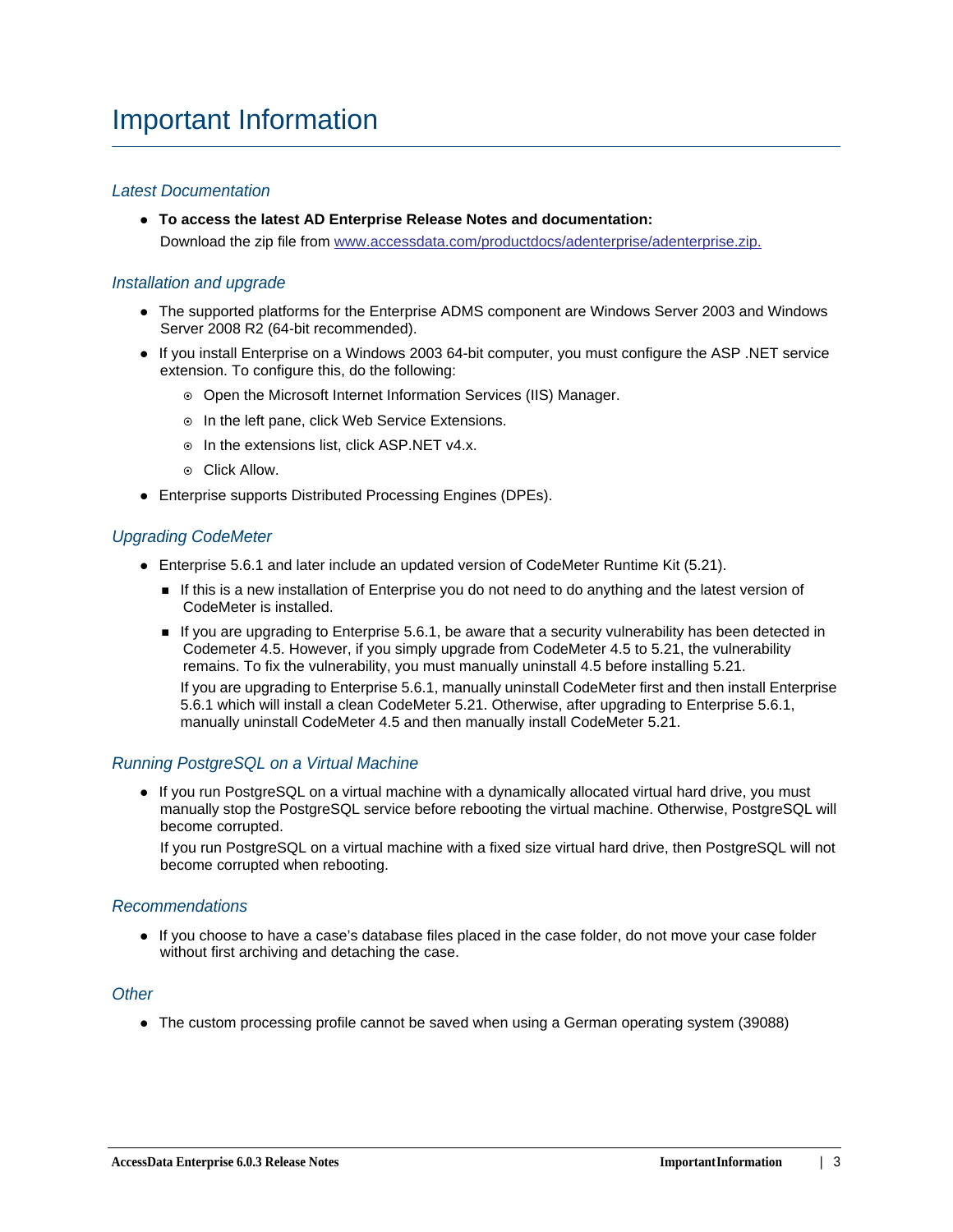## New AD1 files and Imager 3.4.x

Any AD1 file created by FTK or Summation 6.0 or later can only be opened with Imager 3.4.0 or later.

Imager 3.4 can be freely download from the AD website:

<http://accessdata.com/product-download>

Using an older version of Imager will result in an "Image detection failed" error.

This happens because the AD1 format was enhanced to support forward compatibility between AccessData products. Newer AD1s have a version 4 in the header instead of 3. A hex editor can be used to quickly determine if your AD1 is v3 or v4.

| Ø                       |                      |                |                      |                    |                      |                |                      |                                    |                    |          |                |               |                      |                         |                |                |                | Hex Workshop - [C:\Forensic_Files\images\ad1\v4\PreciousV4.ad1]             | □<br>$\boldsymbol{\mathsf{x}}$ |
|-------------------------|----------------------|----------------|----------------------|--------------------|----------------------|----------------|----------------------|------------------------------------|--------------------|----------|----------------|---------------|----------------------|-------------------------|----------------|----------------|----------------|-----------------------------------------------------------------------------|--------------------------------|
|                         | Eile Edit Disk       |                |                      |                    |                      |                |                      | Options Tools Plug-Ins Window Help |                    |          |                |               |                      |                         |                |                |                |                                                                             | $  \in$ $x$                    |
|                         | 6 F & &              |                |                      | 水中昌民国              |                      |                | $\mathcal{L}$        | $\mathbb{R}^n$                     |                    | 用品品色     |                | 唱             |                      |                         | ↓日吗            |                |                | $\frac{1}{\sqrt{2}}\frac{\omega_{\text{in}}}{\omega_{\text{in}}}$<br>۰<br>画 |                                |
|                         | 临海路                  |                | $\mathcal{A}$        |                    |                      | 镲              | 匣                    |                                    | Legacy ASCII       |          |                | $\checkmark$  | 988                  |                         |                |                |                |                                                                             |                                |
|                         |                      | $\circ$        |                      | 2                  | 3                    | 4              | 5                    | 6                                  |                    | 8        | 9              | A             | B                    |                         | D              | E              | F              | 0123456789ABCDEF                                                            |                                |
|                         | 00000140             | 0 <sub>0</sub> | 0 <sup>0</sup>       | 00                 | 00                   | 00             | 0 <sub>0</sub>       | 0 <sub>0</sub>                     | 0<br>$\circ$       | 00       | 00             | 00            | 0 <sub>0</sub>       | 00                      | 0 <sub>0</sub> | 0 <sub>0</sub> | 00             |                                                                             | ۸                              |
|                         | 00000150             | 00             | 0<br>0               | 0                  | ٥<br>$\Omega$        | 00             | 0<br>$\Omega$        | 0<br>0                             | 0<br>$\circ$       | 00       | 0 <sup>0</sup> | $\Omega$<br>0 | 0 <sup>0</sup>       | 0<br>$\Omega$           | $^{00}$        | 00             | 00             |                                                                             |                                |
|                         | 00000160             | 00             | 0 <sup>0</sup>       | 00                 | 00                   | 00             | 0 <sub>0</sub>       | 00                                 | 00                 | 00       | 0 <sup>0</sup> | 0.0           | 00                   | 00                      | 00             | 0.0            | 0 <sub>0</sub> |                                                                             |                                |
|                         | 00000170             | 00             | 00                   | 00                 | 00                   | 00             | 00                   | 00                                 | 0 <sub>0</sub>     | 00       | 0 <sup>0</sup> | 00            | 0 <sup>0</sup>       | 00                      | 00             | 00             | 00             |                                                                             |                                |
|                         | 00000180             | 00             | 0 <sup>0</sup>       | 0<br>0             | 00                   | 00             | 00                   | 00                                 | 0<br>о             | 00       | 00             | 0.0           | 00                   | 0.<br>0                 | 00             | 0.0            | 00             |                                                                             |                                |
|                         | 00000190             | 0.0            | 00                   | 00                 | 00                   | 00             | 00                   | 00                                 | 00                 | 00       | 00             | 0.0           | 00                   | 00                      | 00             | 0.0            | 00             |                                                                             |                                |
|                         | 000001A0             | 00             | 0 <sup>0</sup>       | o<br>0             | 0 <sup>0</sup>       | 0.0            | 0 <sup>0</sup>       | 00                                 | 0<br>0             | 00       | 0 <sub>0</sub> | 00            | 0 <sup>0</sup>       | 0<br>0                  | 00             | 00             | 00             |                                                                             |                                |
|                         | 000001B0             | 0.0            | 0 <sup>0</sup>       | 00                 | 00                   | 00             | 00                   | 00                                 | 00                 | 00       | 00             | 0<br>0        | 00                   | 0<br>$\theta$           | 00             | 00             | 00             |                                                                             |                                |
|                         | 000001C0             | 00             | 0Q                   | 0.0                | 00                   | O              | 0 <sup>0</sup>       |                                    | 0 <sub>0</sub>     | 00       | 00             | 00            | 0 <sub>0</sub>       | 00                      | 00             | 0 <sub>0</sub> | 00             |                                                                             |                                |
|                         | 000001D0             |                | 00.00                |                    | <b>Pulaown</b>       | $^{18}$ $^{9}$ | 0p-                  | $-88$                              | 00                 | 00       | 0 <sub>0</sub> | 00            | 0 <sup>0</sup>       | 00                      | 0 <sub>0</sub> | 00             | 00             |                                                                             |                                |
|                         | 000001E0             | OO.            | 00                   | 00.                | 0.0                  | .00.           | 00                   | 00                                 | 0Q                 | 0.0      | 0.0            | 00            | 0.0                  | 00                      | 00             | 00             | 00             | 4 or later                                                                  |                                |
|                         | 000001F0             | 00             |                      | 00'00              | ঠ ర                  |                | 38                   |                                    | ÖΟ                 |          | 00             |               | 60                   |                         | შშ             |                | ₩,             |                                                                             |                                |
|                         | 00000200             |                | 44                   | c                  | 4 F                  | 47             | 49                   | 43                                 | 41                 | 4C       | 49             | 4D            | 41                   | 4                       | 45             | 00             | 00             | ADLOGICALIMAGE                                                              |                                |
|                         | 00000210             |                | 04 00                | 0<br>0             | 0 <sup>0</sup>       | 01             | 0 <sup>0</sup>       | 00                                 | 0 <sub>0</sub>     | 00       | 0 <sub>0</sub> | 01            | 0 <sub>0</sub>       | 90                      | 00             | 0 <sub>0</sub> | 00             | .                                                                           |                                |
|                         | 00000220             | ००             | 00                   | 0                  | 00                   | 71             | 01                   | 00                                 | 00                 | 00       | 00             | 00            | 0 <sub>0</sub>       | 34                      | 00             | 0.0            | 00             | .4.<br>q                                                                    |                                |
|                         | 00000230             | 52             | 31                   | 0<br>n             | 00                   | 5<br>Ċ         | 0 <sup>0</sup>       | 00                                 | $\circ$<br>$\circ$ | 00       | 0 <sup>0</sup> | 00            | 00                   | E<br>3                  | 46             | FA             | 02             | R1.<br>.F                                                                   |                                |
|                         | 00000240             | 0.0            | 0 <sup>0</sup>       | $\circ$<br>0       | 00                   | 00             | 00                   | 00                                 | 00                 | 00       | 00             | 00            | 00                   | 4                       | 4D             | FA             | 02             | $. GM.$ .                                                                   |                                |
|                         | 00000250             | 00             | 00                   | 00                 | 00                   | 00             | 00                   | 00                                 | 00                 | 00       | 00             | 00            | 00                   | 70                      | 72             | 65             | 63             | prec                                                                        |                                |
|                         | 00000260             | 69             | 6F                   | 75                 | 73                   | 2E             | 30                   | 30                                 | 31                 | 5c       | 50             | 61            | 72                   | 74                      | 69             | 74             | 69             | ious.001\Partiti                                                            |                                |
|                         | 00000270             | 6F             | 6E                   | 20                 | 31                   | 20             | 5в                   | 31                                 | 32                 | 32       | 4 D            | 42            | 5 D                  | 5<br>с                  | 54             | 68             | 65             | $1$ [122MB] \The<br>on                                                      |                                |
|                         | 00000280             | 20             | 50                   | 72                 | 65                   | 63             | 69                   | 6F                                 | 75                 | 73       | 20             | 5B            | 4E                   | 54                      | 46             | 53             | 5 <sub>D</sub> | Precious [NTFS]                                                             |                                |
|                         | 00000290             | A7             | 00                   | 00                 | 00                   | 0 <sub>0</sub> | 00                   | 00                                 | 0<br>о             | 03       | 00             | 00            | 00                   | 01                      | 90             | 00             | 00             |                                                                             |                                |
|                         | 000002A0             | 03             | 00                   | 00                 | 00                   | 35             | 31                   | 32                                 | C1                 | 00       | 00             | 00            | 0 <sup>0</sup>       | 00                      | 00             | 00             | 03             | .512                                                                        |                                |
|                         | 000002B0             | 00             | 00                   | 00                 | 02<br>0 <sup>0</sup> | 90             | 0 <sub>0</sub>       | 0.0                                | 06                 | 00       | 00             | 00            | 32                   | 35                      | 30             | 35             | 32             | 25052                                                                       |                                |
|                         | 000002C0<br>000002D0 | 36             | <b>DA</b>            | 0<br>0<br>0        |                      | 00<br>0.0      | 00                   | 00<br>38                           | 0 <sup>0</sup>     | 00<br>39 | 03<br>36       | 00<br>F3      | 00                   | 0<br>0<br>0             | 03             | 90             | 00             | .<br>.68096                                                                 |                                |
|                         | 000002E0             | 00<br>0.0      | 05<br>0 <sub>0</sub> | $\circ$            | 00<br>00             |                | 36<br>0 <sub>0</sub> | 04                                 | 30<br>90           | 00       | 00             | 05            | 0 <sup>0</sup><br>00 | 0<br>0                  | 00<br>00       | 0.0<br>66      | 00             |                                                                             |                                |
|                         | 000002F0             | 6С             | 73                   | 5<br>6             | 13                   | 01             | 00                   | 00                                 | 0 <sup>0</sup>     | 00       | 0 <sup>0</sup> | 00            | 01                   | 0.0                     | 00             | 0 <sup>0</sup> | 61<br>05       | $-1 - 1 - 1$<br>lse                                                         |                                |
|                         | 00000300             | 90             | 00                   | 00                 | 0 <sup>c</sup>       | 00             | 0 <sub>0</sub>       | 00                                 | 54                 | 68       | 65             | 20            | 50                   | 72                      | 65             | 63             |                | The Preci                                                                   |                                |
|                         |                      |                |                      |                    |                      |                |                      |                                    |                    |          |                |               |                      |                         |                |                | 69             |                                                                             |                                |
|                         | Precious V4.         |                |                      |                    |                      |                |                      |                                    |                    |          |                |               |                      |                         |                |                |                |                                                                             |                                |
|                         | <b>Structures</b>    |                |                      |                    | $\sqrt{2}$           |                |                      | IBH 공기 A   매매매 2                   |                    |          |                |               | ×<br>$\epsilon$      | <b>Checksum Results</b> |                |                |                | None                                                                        | $\vee$ X $\cong$ X             |
|                         | Member <sub>16</sub> |                |                      | Value (dec) $\rho$ |                      |                |                      | Value (hex) /                      |                    | Size In  |                |               | $\ddot{\Phi}$        | Document                |                |                |                | Checksum 10<br>Algorithm                                                    | Checksum/Dig                   |
| <b>Structure Viewer</b> |                      |                |                      |                    |                      |                |                      |                                    |                    |          |                |               | Readts               | ¢                       |                |                |                | Compare W Checksum   6 Find   Bookmarks   B Output                          | $\rightarrow$                  |
| Ready                   |                      |                |                      |                    |                      |                |                      |                                    |                    |          |                |               |                      | Cursor: 000002CD        |                |                |                | Caret: 00000210<br>49958983 bytes                                           | OVR MOD READ                   |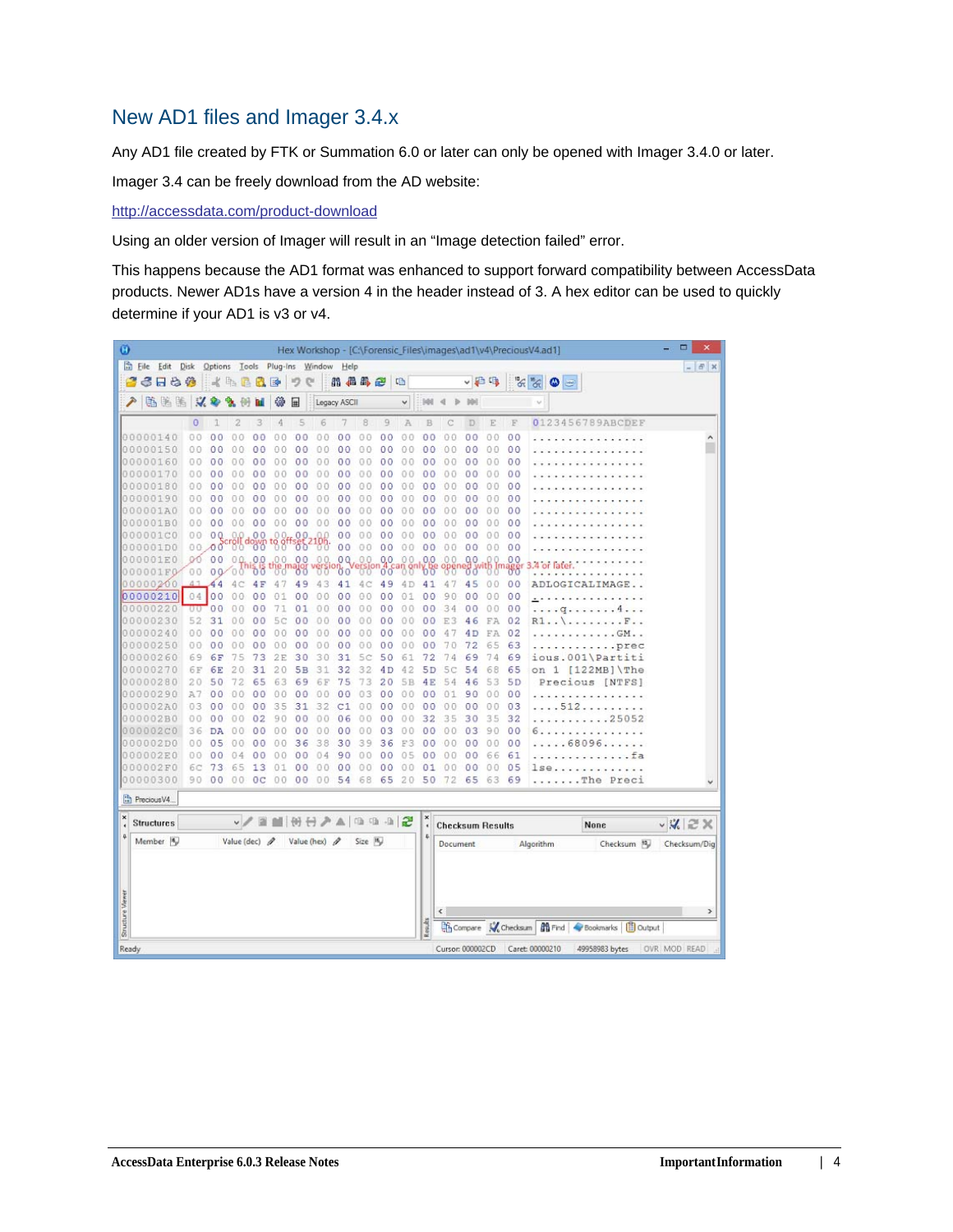# Where to get more information

Use the following documentation resources to learn more about this product. Each document is available in PDF format in the download ISO file. The *User Guide* is also available through the *Help* menu in Enterprise.

The latest version of each document is available in the *Product Release* pane on the FTK product download page:

[h](http://www.accessdata.com/support/product-downloads/ftk-download-page)ttp://www.accessdata.com/support/product-downloads/ftk-download-page

| <b>Document</b>                                              | <b>Description</b>                                                                                                                                          |
|--------------------------------------------------------------|-------------------------------------------------------------------------------------------------------------------------------------------------------------|
| <b>Quick Installation Guide</b>                              | Basic information about how to install and upgrade this and related<br>products.                                                                            |
| <b>FTK</b> Installation Guide                                | Information about how to install and upgrade this and related products.                                                                                     |
| User Guide                                                   | Information about how to use this product, including detailed technical<br>information and instructions for performing tasks.                               |
| Upgrading, Migrating, and Moving<br>Cases                    | Information about upgrading and migrating cases from 4.1 to 4.2, and<br>moving cases from one database to another.                                          |
| <b>Upgrading Cases</b>                                       | Information about upgrading cases from 4.1 to 4.2.                                                                                                          |
| <b>Migrating Archived Cases</b>                              | Information about upgrading or migrating cases that you have archived<br>in a previous release.                                                             |
| <b>KFF Quick Install Guide and KFF</b><br>installation files | For the most current KFF Server and KFF data installation files, as well<br>as the KFF Quick Install Guide, visit the AccessData Product<br>Downloads page: |
|                                                              | http://www.accessdata.com/support/product-downloads                                                                                                         |
|                                                              | Expand the Known File Filter (KFF) section and then the KFF Server<br>section.                                                                              |

## Comments?

We value all feedback from our customers. Please contact us at *support@accessdata.com*, or send documentation issues to *documentation@accessdata.com*.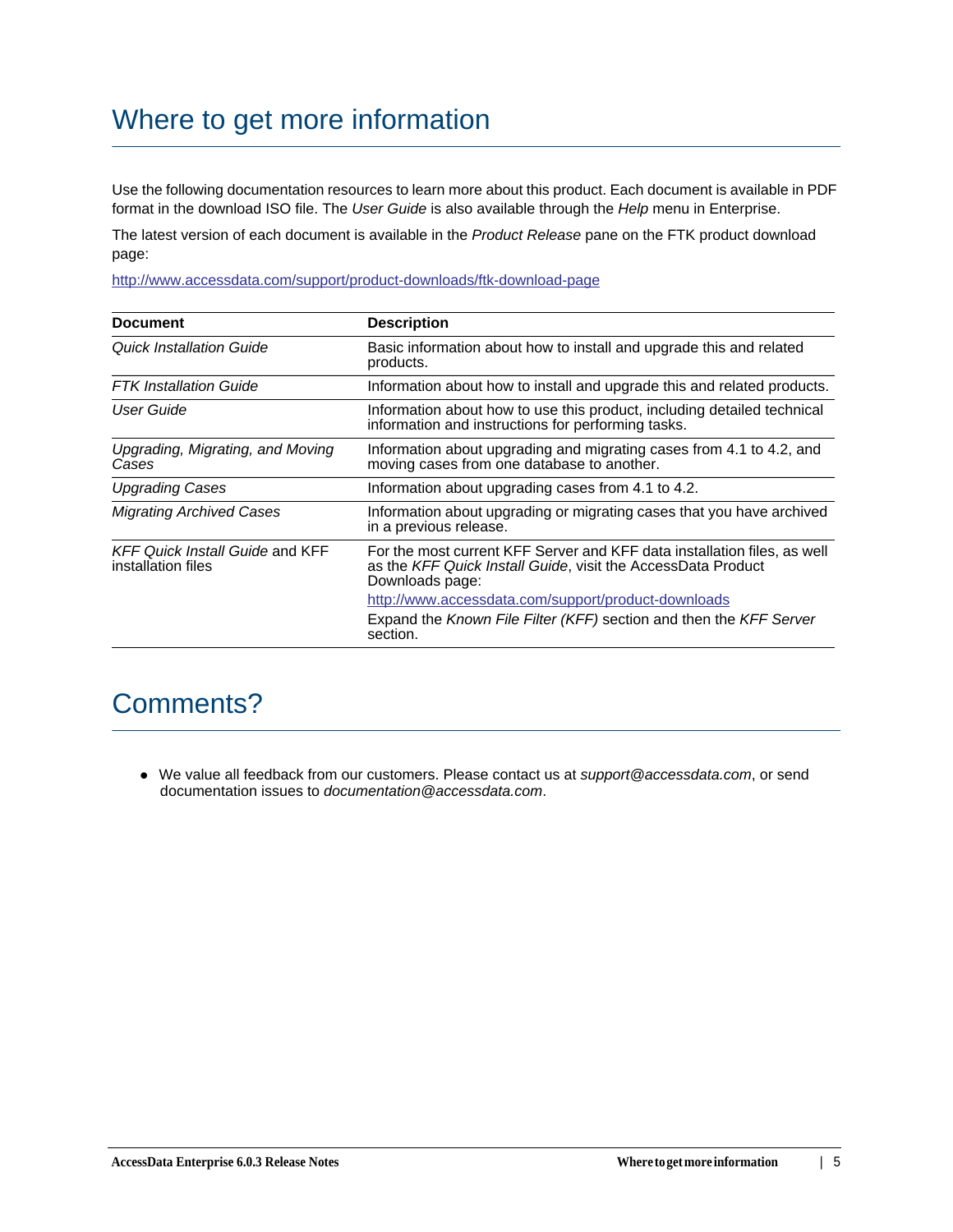# <span id="page-5-0"></span>AccessData Enterprise 6.0.2 Release Notes

Document Date: 3/09/2016

©2016 AccessData Group, Inc. All rights reserved

## **Introduction**

This document lists the new features, fixed issues, and known issues for this version of Enterprise. All known issues published under previous release notes still apply until they are listed under "Fixed Issues."

For convenience, the Release Notes from previous versions are included at the end of this document.

- [AccessData Forensic ToolkitEnterprise 6.0.1 Release Notes \(page 11\)](#page-9-0)
- [AccessData Forensic ToolkitEnterprise 6.0 Release Notes \(page 13\)](#page-11-0)

# Supported Platforms

For a list of supported platforms for Enterprise see the following:

<http://accessdata.com/solutions/digital-forensics/forensic-toolkit-ftk/technical>

# Enhancements in 6.0.2

The following items are new and improved for this release:

## **Processing**

#### *Processing Options*

- When opening a new case, there is now a button in the Processing profile section allowing you to customize any of the five listed profile templates. You can also use one of the main templates without customization or select an existing customized user profile from the drop down list. (36109)
- Improved processing speeds. (36910)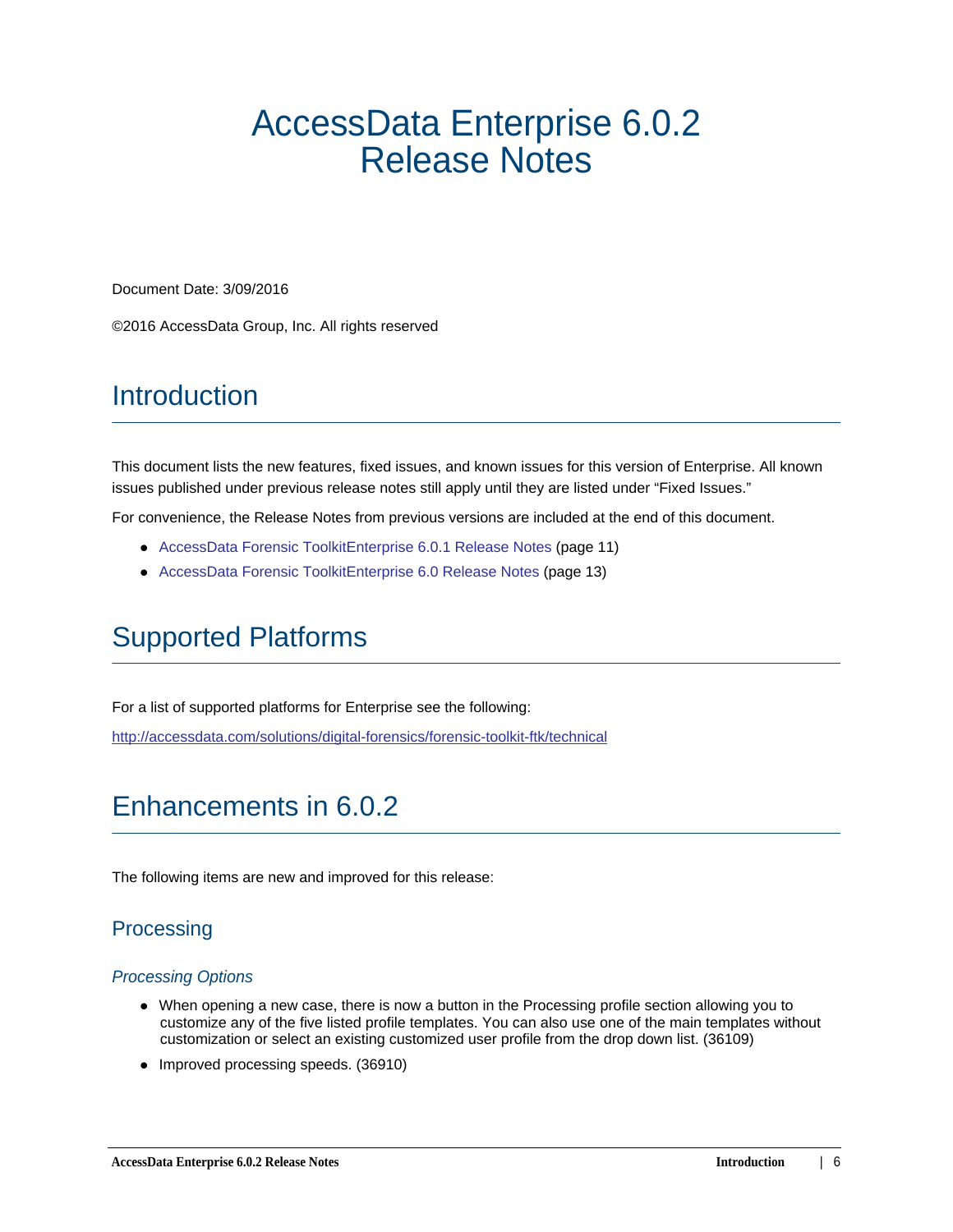## Mobile Support

### *Cellebrite*

If an item within the Cellebrite data has a JumpTarget that references another file, the referenced Data File is now shown as a child item in the Evidence tree. (35806)

## **Carbonite**

Deleted directories are now shown after a user has removed a Carbonite directory from the backup scheme. (35766)

## Visualization

• Increased performance for cluster analysis. (35578)

## Agent Modules

• There is a new option on the Add Remote Data page where the user can select to Install or Update Agent Modules. You can now choose whether to push the Agent with the modules, or only the modules.

# Fixed Issues in 6.0.2

The following issues have been fixed in this release:

## Agent

- The updated agent is now pushed automatically with the updated modules. (36831)
- Fixed the issue where the Mac agent was causing instant kernel panic on machines using PGP Symantec.(29165)

## Case Reviewer

Fixed the issue where the case reviewer role was limited to only 1000 files. (37014)

## **Cellebrite**

• Selecting the "View this item in a different list" option for a Cellebrite/XRY item in the Explore tab now highlights correctly in the Overview tab. (36383)

## **Decryption**

- Dropbox files from a Windows 10 operating system now decrypt properly. (36001)
- DNA ID Decryption has been updated.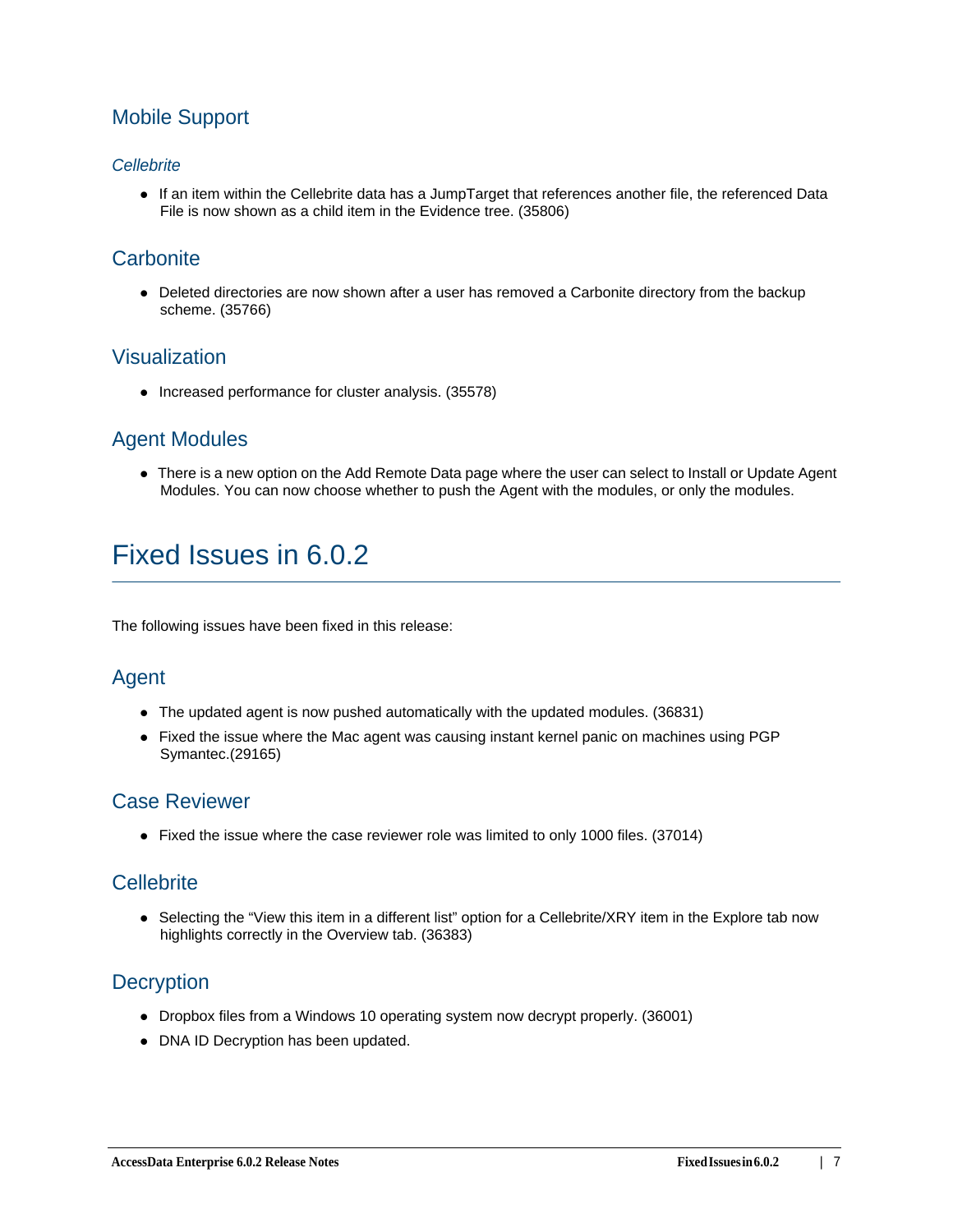## Email

Fixed the issue where OST files did not extract properly. (32986)

## Enterprise Migration

• Improved migration from Enterprise to Summation. (32172)

## **Geolocation**

The Clear button in the filter dropdown is no longer blank. (36975)

## **Graphics**

• Fixed the issue where the Thumbnail pane on the Graphics tab does not scroll vertically. The pane must be sized at least one thumbnail in height. (13256)

## Index Search

- When in the Index Search tab, the Previous and Next icons now function properly. (35701)
- CSV files can again be properly searched using Index Search. (29474)

## KFF

Updated Hash Certification Signing. (36730)

## Language Identification

- Language ID Options no longer needs to be opened in order for language identification to work. (29673)
- Improved support for foreign characters when multiple languages are used in the same document. (35888)

## License Agreements

• The EULA now prints when the Print button is selected. (36424)

## **Processing**

## *Distributed Processing*

- The correct number of distributed processing engines are now enabled for FTK when working with Summation.
- Using distributed processing with a Summation license now works without error messages. (30287, 30571, 30572, 30573)
- Fixed the issue where, in some cases, distributed processing could not complete due to an extra postprocessing work packet. (35367)

## *Standard Processing*

Binary files are no longer being indexed when the indexing option is set to Skip. (3539)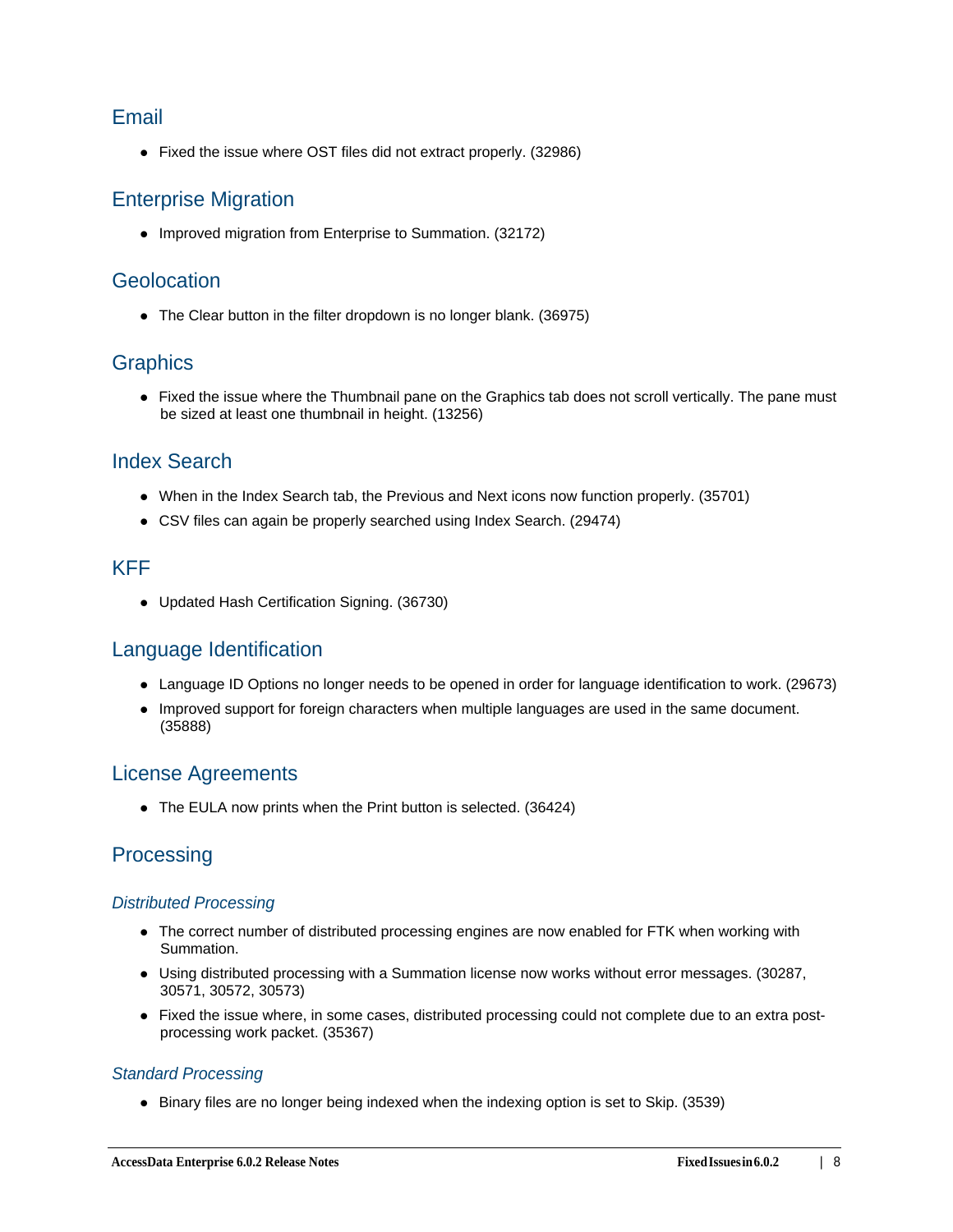- When adding evidence to a case accessed by multiple users, FTK no longer hangs. (35431)
- FTK no longer crashes when a local processing engine cannot be found. (31371)
- Certain corrupt SQLite database files now show data in an HTML table. (35592)
- Certain corrupt SQLite databases are no longer being categorized as Paradox databases. (35592)
- FTK no longer hangs during processing when the CSV File Listing processing option is checked. (35019, 35022, 35761)
- All valid credit card numbers are now returned when the Entity Extraction processing option is turned on. (35867)
- New evidence items are no longer created when paused processing jobs are restarted. (33310)

## Summation/eDiscovery Integration

- When opening FTK-processed data in Summation, the Evidence Tab in Summation now populates properly. (36211)
- The Standard Viewer option for Summation is no longer enabled by default when using Lab. (31826)
- When using FTK with a Summation license, the Process Manually Carved Items option no longer fails. (30572)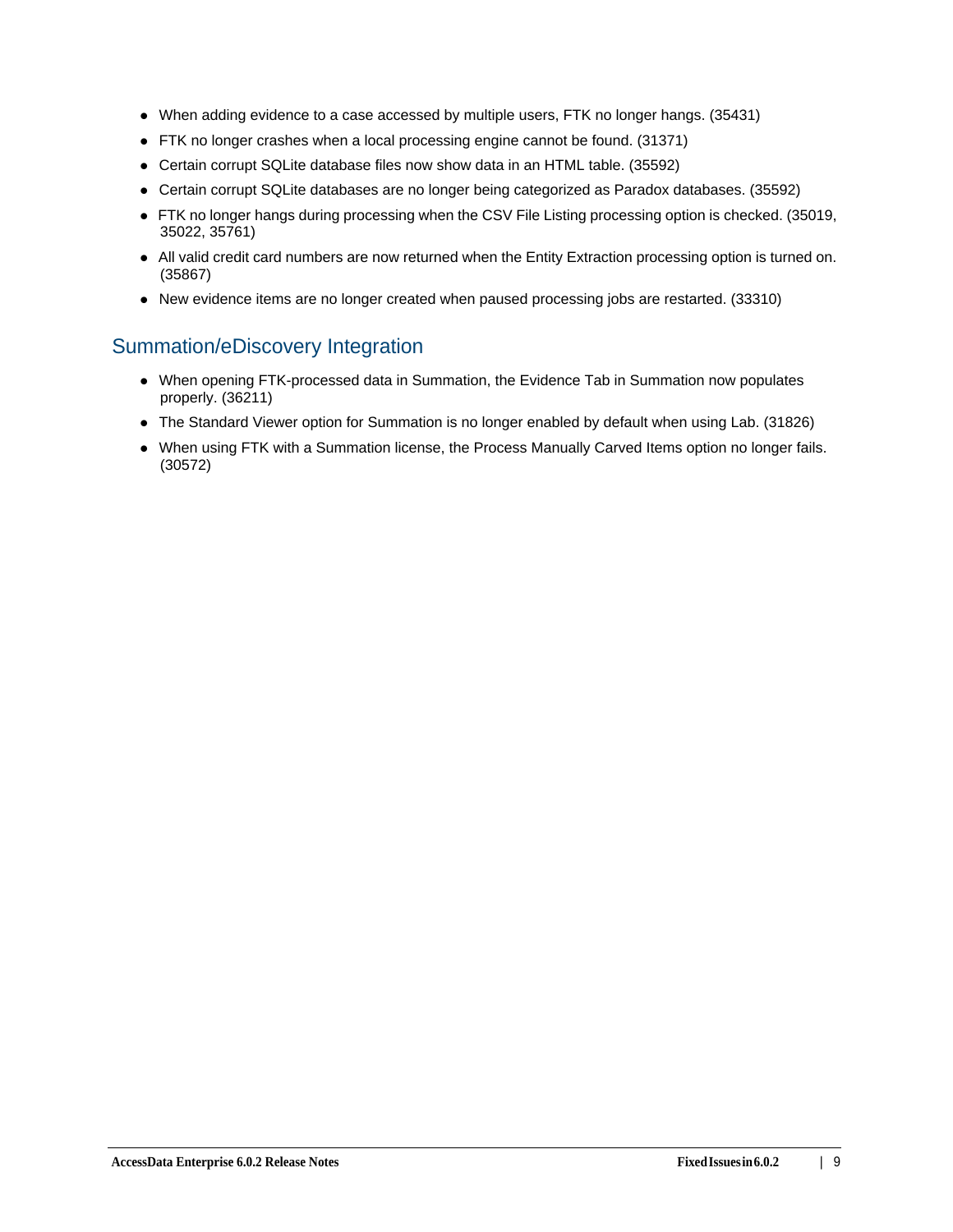# <span id="page-9-0"></span>AccessData Enterprise 6.0.1 Release Notes

Document Date: 11/30/2015

©2015 AccessData Group, Inc. All rights reserved

# **Introduction**

This document lists the new features, fixed issues, and known issues for this version of Enterprise. All known issues published under previous release notes still apply until they are listed under "Fixed Issues."

For convenience, the Release Notes from previous versions are included at the end of this document.

[AccessData Forensic ToolkitEnterprise 6.0 Release Notes \(page 13\)](#page-11-0)

# Supported Platforms

For a list of supported platforms for Enterprise see the following:

<http://accessdata.com/solutions/digital-forensics/forensic-toolkit-ftk/technical>

# 6.0.1 New and Improved

The following items are new and improved for this release:

## **Processing**

Carbonite Support

Support for Carbonite as been added (Personal Backup only).

A CarboniteConfig.dat file is identified when it is inside of an image, or when files or directories are added individually. CarboniteConfig.dat information is listed as "Carbonite config" and the contents are displayed in html. You can see the User and Directory (path) information for directories that are being backed up.

• XRY Support

Support for XRY images has been enhanced including support for Motorola DROID and Samsung Start images. (35272, 35276, 35278)

 $\bullet$  OCR

When performing OCR, you no longer choose an OCR engine. LeadTools is now the only engine used. (35610)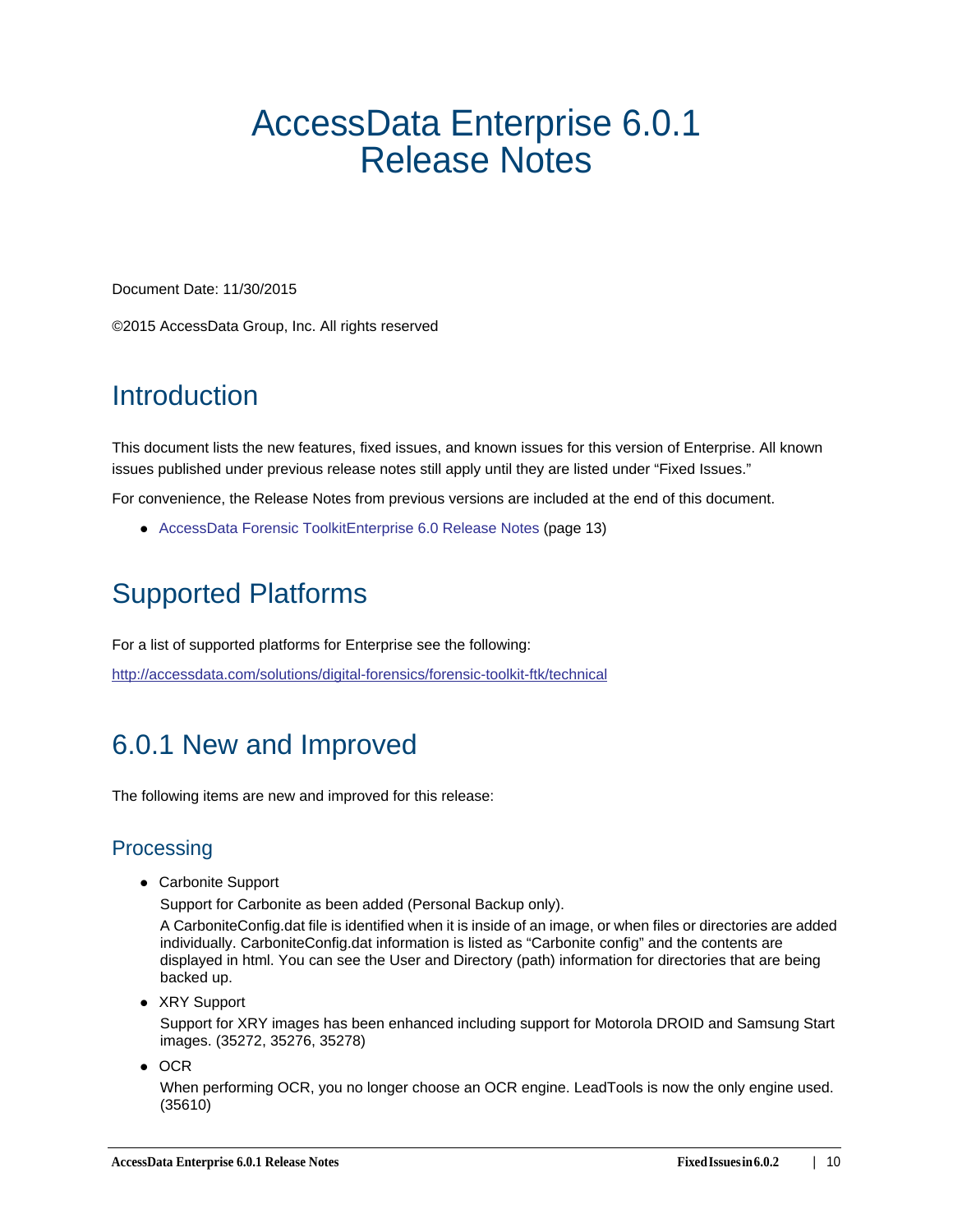## *Processing Options*

In the *Lab/eDiscovery Processing Options*, the Actual Files Only de-duplication option has ben removed. (34046)

### *Mobile Support*

● Cellebrite® Physical Analyzer Support You can now process Cellebrite Physical Analyzer files from versions 4.1 through 4.4. (Version 3.0 and 4.0 were previously supported)

# Fixed Issues in 6.0.1

The following issues have been fixed in this release:

## System

When using Backup/Restore or Copy Previous Case, moving expanded compound files evidence (such as a UFDR file) from 5.6 to 6.x works correctly. (34754)

## *Processing*

After performing OCR on a PDF, you can perform an Index Search on embedded text and text from the OCR. (29755)

### *Decryption*

When selecting to do automatic decryption while setting up the case and only selecting the automatic decryption check box, the status of the automatic decryption and passwords entered are properly saved. (35733)

## **Examiner**

### *Reports*

When creating a Load File report and exporting emails contained in a pst, choosing to output as msg works correctly. (35074)

#### *Other*

• Scroll bars are working properly in the Video tab. (35041)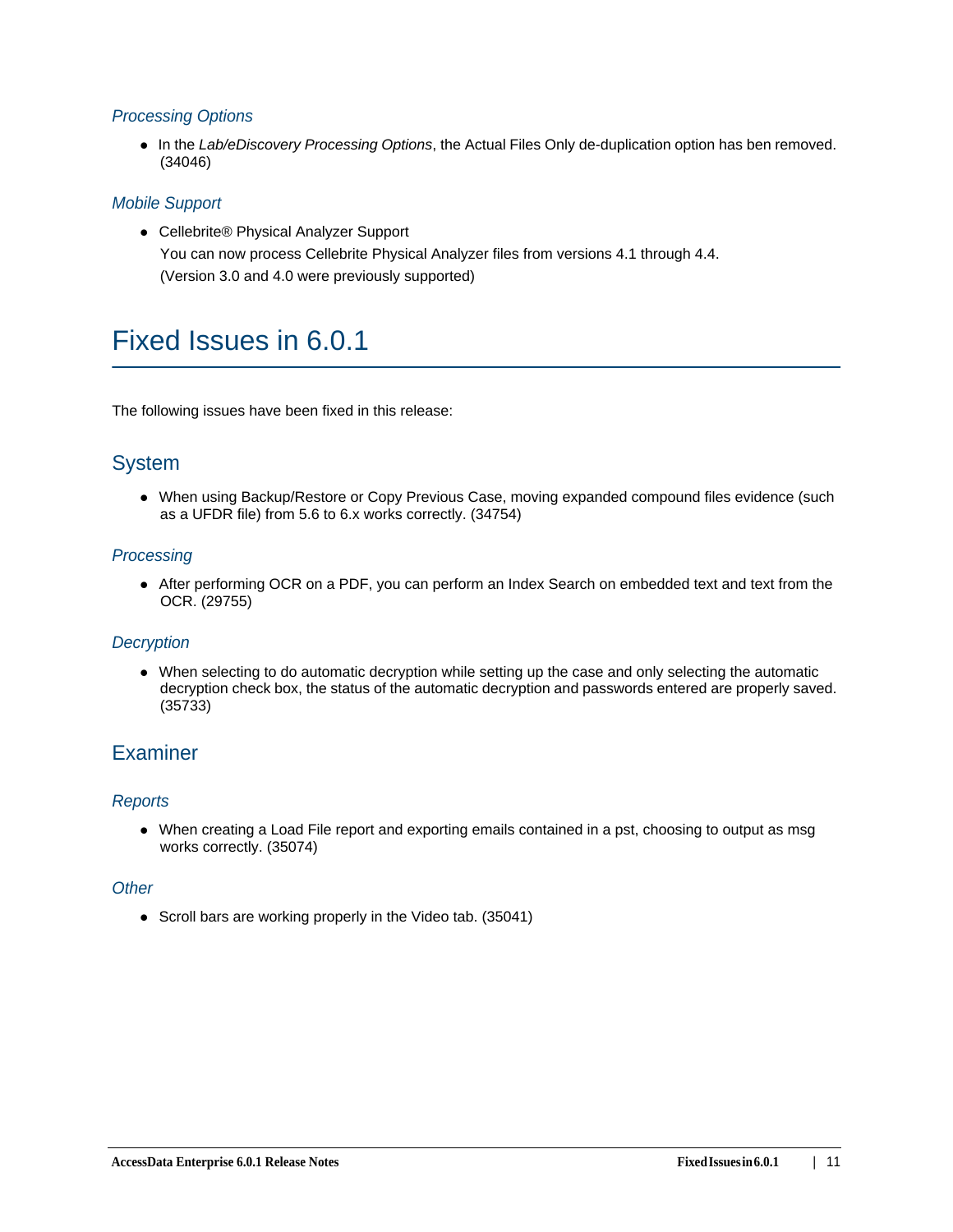# <span id="page-11-0"></span>AccessData Enterprise 6.0 Release Notes

Document Date: 10/27/2015

©2015 AccessData Group, Inc. All rights reserved

# **Introduction**

This document lists the new features, fixed issues, and known issues for this version of Enterprise. All known issues published under previous release notes still apply until they are listed under "Fixed Issues."

# Supported Platforms

For a list of supported platforms for Enterprise see the following:

<http://accessdata.com/solutions/digital-forensics/forensic-toolkit-ftk/technical>

**Important:** Future versions of Enterprise will no longer support running on Windows XP.

# 6.0 New and Improved

The following items are new and improved for this release:

## System

### *Windows 10 Support*

The application and the agent now support Microsoft Windows 10.

### *Installation*

All installation files have been signed with SHA-256.

### *Agent*

• New Agent Certificate

To ensure you can continue to integrate with third-party applications, a new agent certificate will be issued to all clients current on their subscription.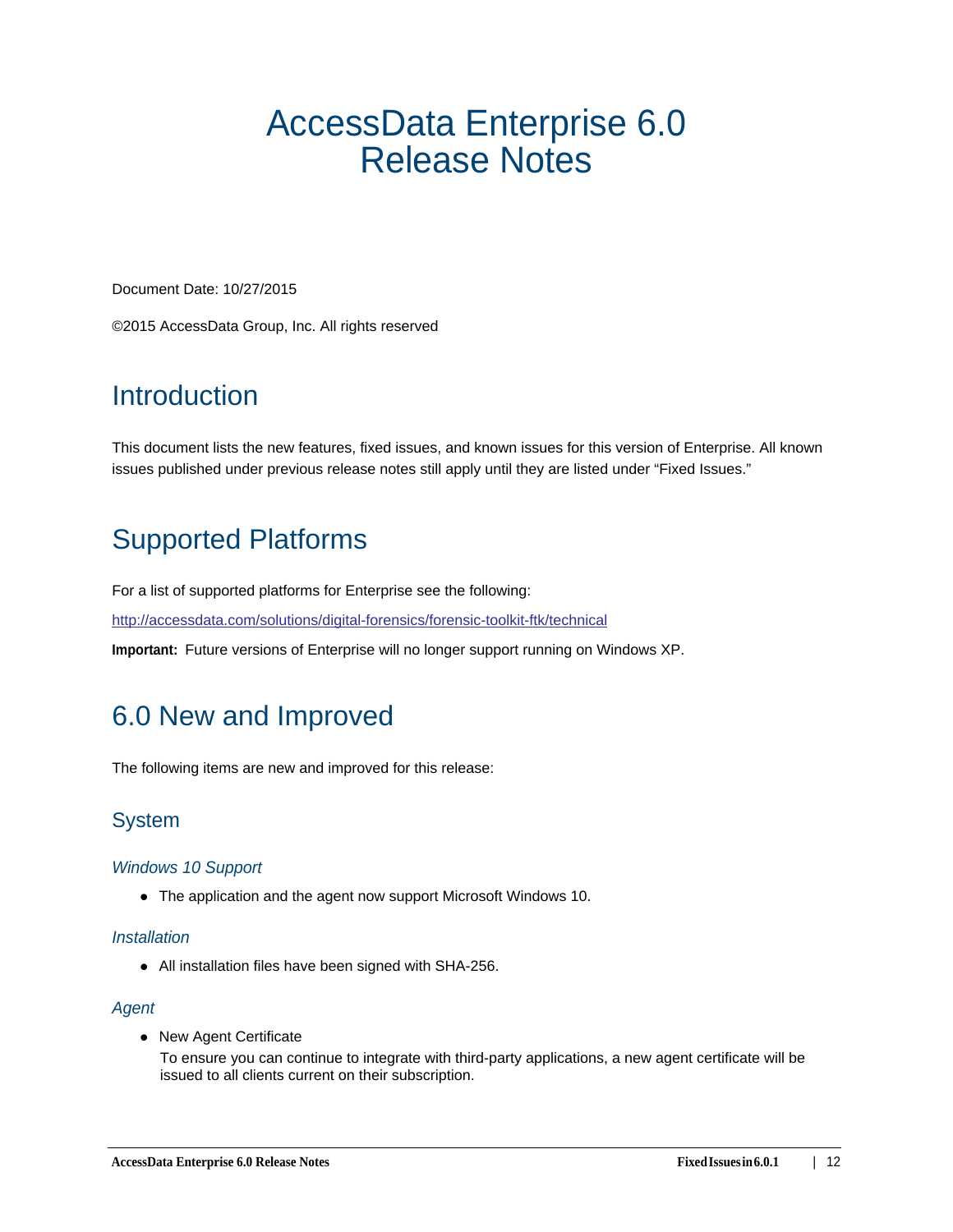### *Database*

- When installing a PostgreSQL database, a newer version (9.3.5.42) is now installed.
- When installing a PostgreSQL database, there is no longer a dialog to choose a method of database optimization. A default setting is now used.
- New *Put each case in its own DB* option (MS SQL and PostgreSQL only)

To improve performance, when you create new cases, a new database is created for each new case.

This feature is enabled by default in the following new option:

*Database* > *Put each case in its own DB*

In addition to improved performance, if you configured the database location to be *In the case folder*, the database files are located under the case folder. This lets you easily back up a case at the folder level as the case data and the database for the case are all under one case folder.

## **Processing**

• Support for Outlook for Mac (OLM) files Processing will now detect and enumerate exported Outlook for Mac (OLM) data files.

### *Processing Options*

- The Processing Options interface has been enhanced with pre-defined, one-click options. The following built-in processing option buttons are available:
	- **Forensic processing (Default)**
	- **eDiscovery processing**
	- **Summation processing**
	- **Basic assessment**
	- Field mode

### *Mobile Support*

● Cellebrite® Physical Analyzer Support You can now view Cellebrite Physical Analyzer files within FTK. (Version 3.0 and 4.0)

### *Decryption*

Decrypting Dropbox databases is supported.

### *Internet Artifacts*

- Support has been added for parsing and viewing the following types of data:
	- **B** Skype
	- **DropBox**

#### *Imager*

An updated version of AccessData Imager (3.4.2) is available. [See New AD1 files and Imager 3.4.x on page 19.](#page-16-0)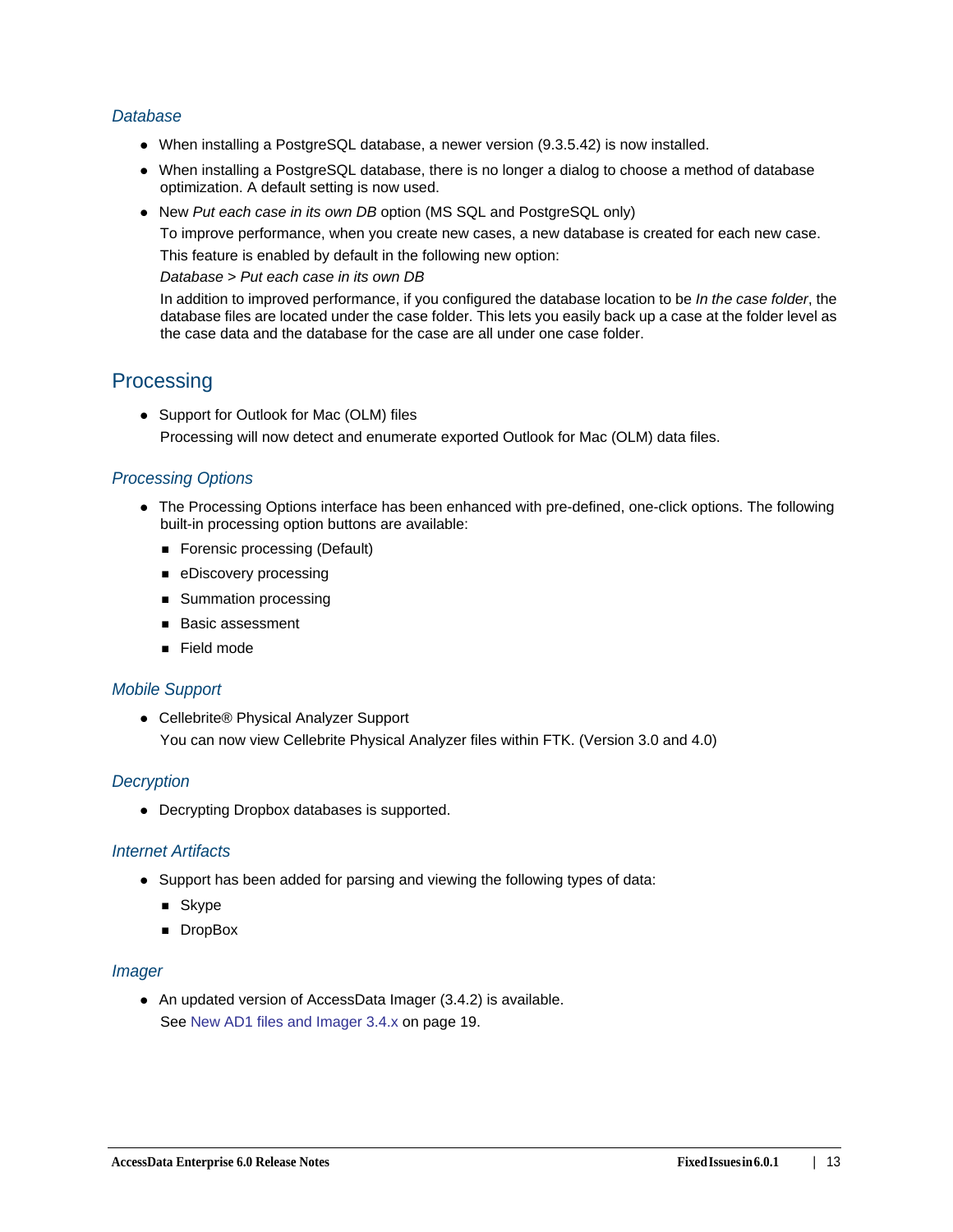## **Examiner**

### *Web Viewer*

● FTK® Web Viewer, Powered by Summation®

FTK now includes a single license of AccessData Summation.

You can conduct case assessment earlier with real-time collaboration. Attorneys or other teams now have instant access to case data as it's being identified in FTK while incident responders are in the field or performing on-site collections.

Multi-Case Search

Using the Summation web viewer, you can speed up the searching process by searching across multiple cases instead of one case at a time.

## *Columns*

The following columns have been added:

- Microsoft Office document metadata:
	- CreateTime (Content created)
	- EmbeddedComments (PPT files)
	- HiddenColumnsRows (Excel files)
	- HiddenWorkSheets (Excel files)
	- **LastPrinted**
	- LastSavedTime (Date last saved)
	- RevisionNumber
	- TotalEditingTime (Word and PPT)
	- TrackChanges
- Adobe files metadata:
	- Meta-data DateCreated
	- Meta-data DateModified
- Mobile Phones

Many columns related to Cellebrite support.

• OCR Graphic

This column provides the OCR confidence % score for each file that has been processed with OCR. This column is sortable which helps you determine which files may need to be manually reviewed for keywords.

- Internet Data
	- **DED Columns for internet data have been grouped into sub-categories to make columns easier to find and** identify.
	- New columns have been added for
		- **◎** Internet Chat
		- Profile (Chrome profiles, Skype accounts, and mobile phone user accounts)
		- o Offline User Email (Chrome offline mail database.)
		- $\circ$  Search Terms (search terms used by internet browsers and mobile phone web searches)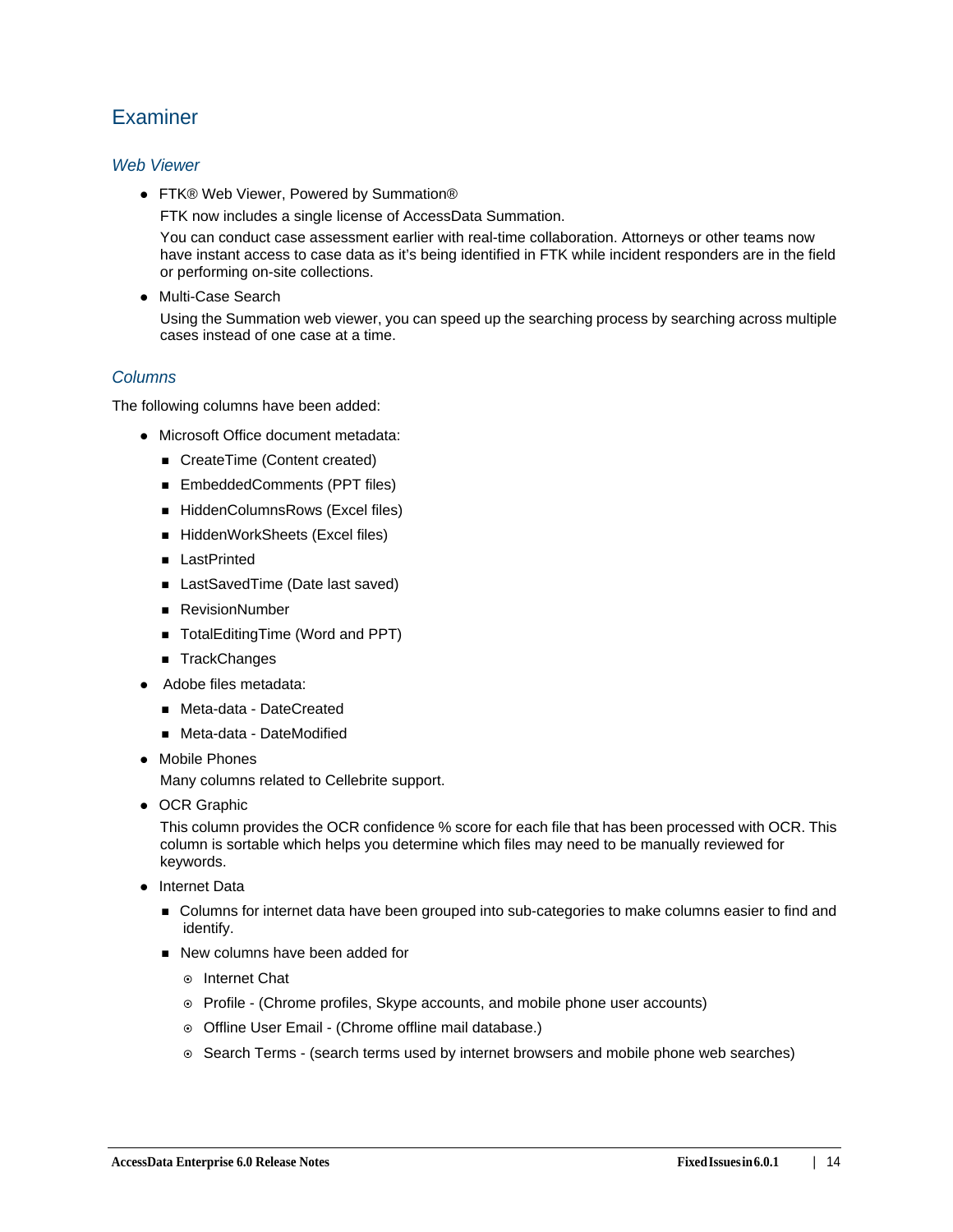#### *Other*

Various tool tips have been added.

# Fixed Issues in 6.0

The following issues have been fixed in this release:

## System

#### *Installation/Upgrade/Migration*

- Fixed an error that may occur when installing a distributed processing manager. (32938, 33103)
- During the Processing Engine installation, when you customize the path to the temporary files, it now carries over to the Enterprise UI. (27001)

#### *Database*

Updates have been made to improve performance when using a PostgreSQL database.

#### *Processing*

Improved the carving of ZIP files that sometimes caused Additional Analysis jobs to hang. (29824)

### *Performance*

Performance and stability has been improved in the following areas:

- Processing between Enterprise and AccessData Summation. (31583)
- Updating count numbers in the File List. (30016)
- Memory usage when scrolling through thumbnails on the Graphics tab. (30068)
- Multiple users working in the same case. (30725)
- PostgreSQL database with tens of millions of items. (32035)

## **Examiner**

### *Export*

When exporting decrypted files to an AD1 file, then processing that AD1 file, the files are no longer shown as empty folders or place-holders. (33102)

#### *Other*

- AVI files are played properly on the Video tab. (30756)
- INK files that have Russian characters no longer report "Invalid Shortcut File". (23447)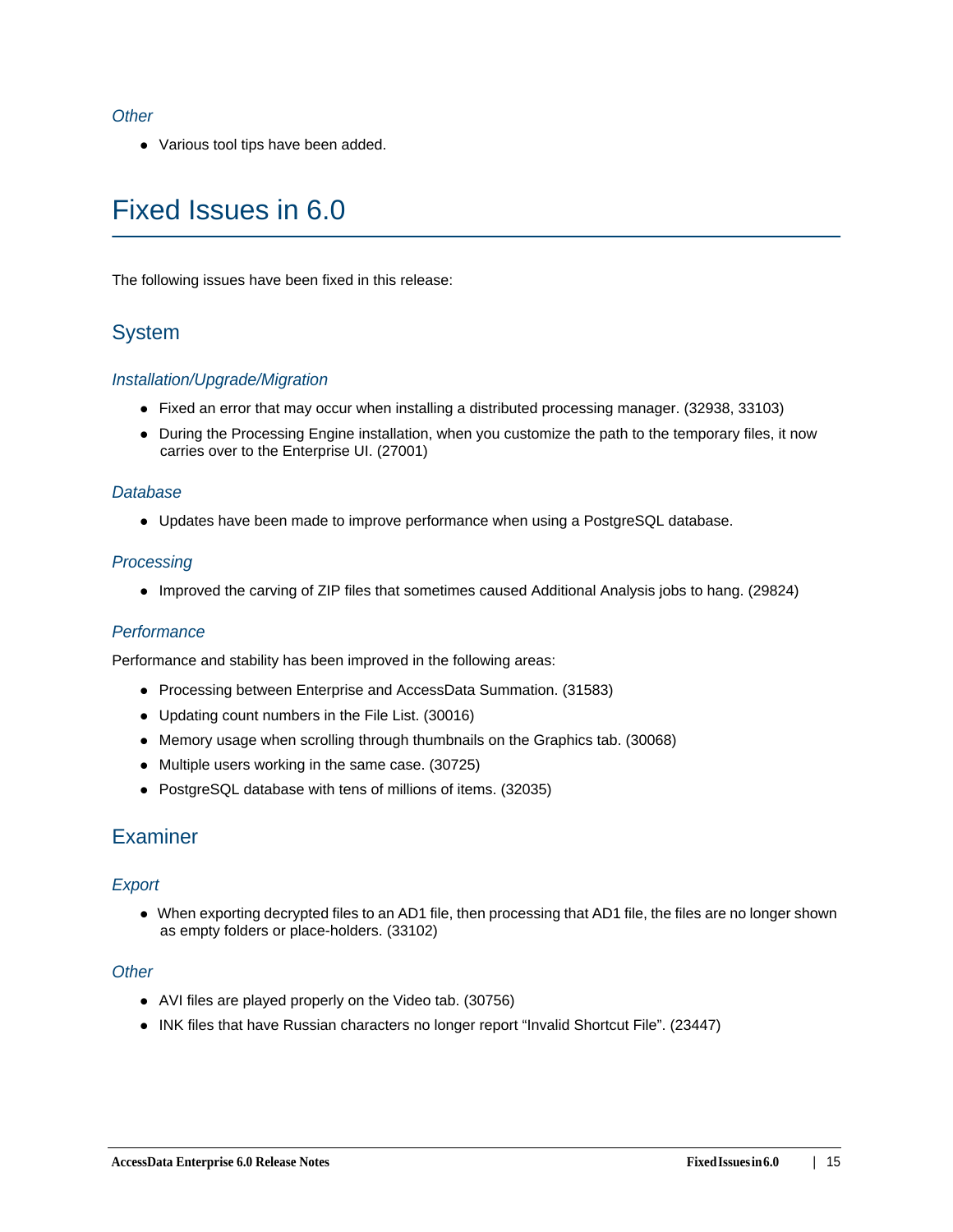#### *Latest Documentation*

**To access the latest AD Enterprise Release Notes and documentation:** Download the zip file from [www.accessdata.com/productdocs/adenterprise/adenterprise.zip.](www.accessdata.com/productdocs/adenterprise/adenterprise.zip)

#### *Installation and upgrade*

- The supported platforms for the Enterprise ADMS component are Windows Server 2003 and Windows Server 2008 R2 (64-bit recommended).
- If you install Enterprise on a Windows 2003 64-bit computer, you must configure the ASP .NET service extension. To configure this, do the following:
	- Open the Microsoft Internet Information Services (IIS) Manager.
	- o In the left pane, click Web Service Extensions.
	- o In the extensions list, click ASP.NET v4.x.
	- Click Allow.
- Enterprise supports Distributed Processing Engines (DPEs).

#### *Upgrading CodeMeter*

- Enterprise 5.6.1 and later include an updated version of CodeMeter Runtime Kit (5.21).
	- If this is a new installation of Enterprise you do not need to do anything and the latest version of CodeMeter is installed.
	- If you are upgrading to Enterprise 5.6.1, be aware that a security vulnerability has been detected in Codemeter 4.5. However, if you simply upgrade from CodeMeter 4.5 to 5.21, the vulnerability remains. To fix the vulnerability, you must manually uninstall 4.5 before installing 5.21.

If you are upgrading to Enterprise 5.6.1, manually uninstall CodeMeter first and then install Enterprise 5.6.1 which will install a clean CodeMeter 5.21. Otherwise, after upgrading to Enterprise 5.6.1, manually uninstall CodeMeter 4.5 and then manually install CodeMeter 5.21.

### *Running PostgreSQL on a Virtual Machine*

• If you run PostgreSQL on a virtual machine with a dynamically allocated virtual hard drive, you must manually stop the PostgreSQL service before rebooting the virtual machine. Otherwise, PostgreSQL will become corrupted.

If you run PostgreSQL on a virtual machine with a fixed size virtual hard drive, then PostgreSQL will not become corrupted when rebooting.

#### *Recommendations*

If you choose to have a case's database files placed in the case folder, do not move your case folder without first archiving and detaching the case.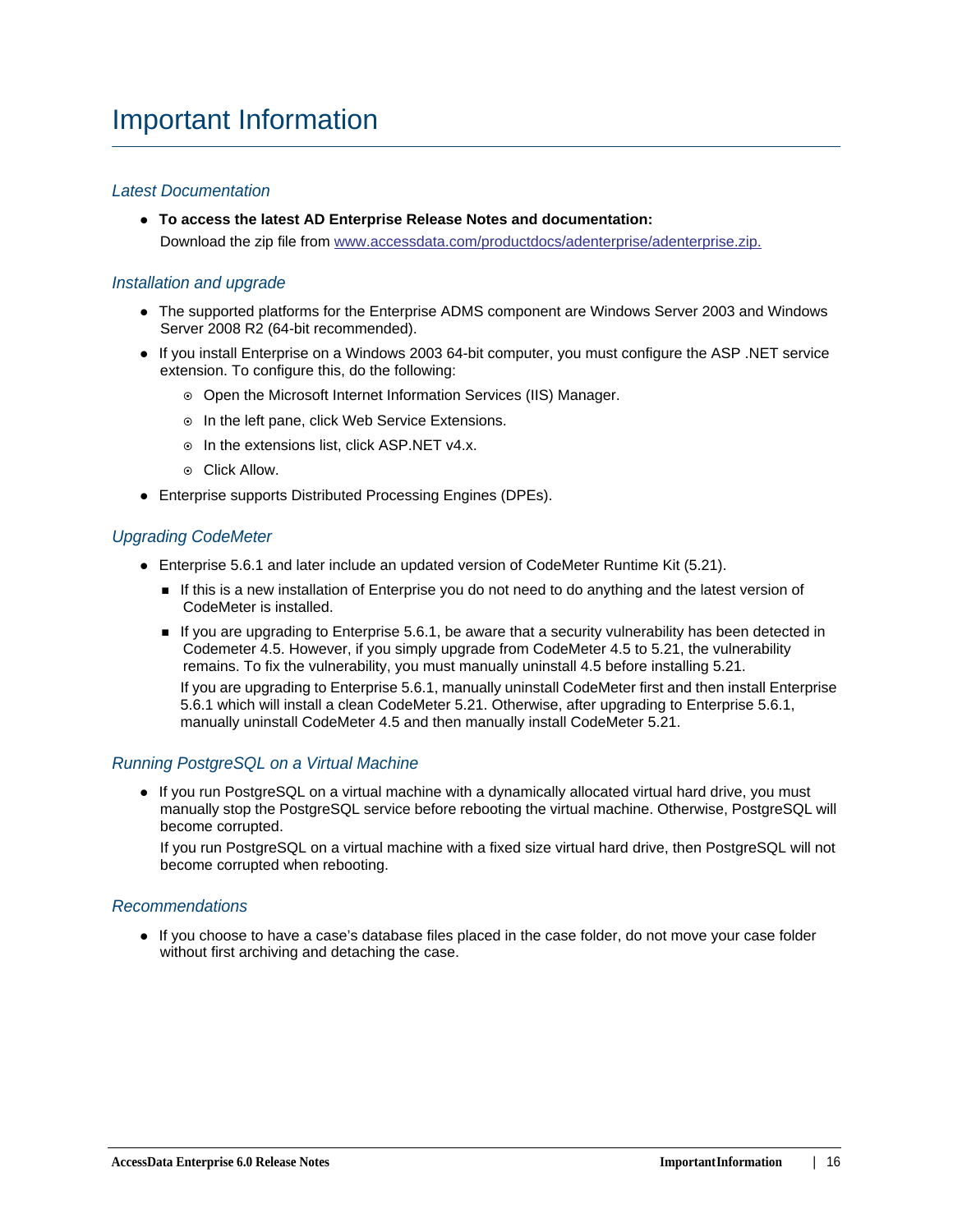## <span id="page-16-0"></span>New AD1 files and Imager 3.4.x

Any AD1 file created by FTK or Summation 6.0 or later can only be opened with Imager 3.4.0 or later.

Imager 3.4 can be freely download from the AD website:

<http://accessdata.com/product-download>

Using an older version of Imager will result in an "Image detection failed" error.

This happens because the AD1 format was enhanced to support forward compatibility between AccessData products. Newer AD1s have a version 4 in the header instead of 3. A hex editor can be used to quickly determine if your AD1 is v3 or v4.

| Ø                |                      |                |                |                                    |                |           |                      |                 |                |                |                |                |                              |                         |                |                |                | Hex Workshop - [C:\Forensic_Files\images\ad1\v4\PreciousV4.ad1] | ۰<br>$\boldsymbol{\mathsf{x}}$ |
|------------------|----------------------|----------------|----------------|------------------------------------|----------------|-----------|----------------------|-----------------|----------------|----------------|----------------|----------------|------------------------------|-------------------------|----------------|----------------|----------------|-----------------------------------------------------------------|--------------------------------|
|                  | Eile Edit Disk       |                |                | Options Tools Plug-Ins Window Help |                |           |                      |                 |                |                |                |                |                              |                         |                |                |                |                                                                 | $  \in$ $x$                    |
|                  | 6 F & #              |                |                | 《毛星代国                              |                |           | り                    | e               |                | 品品品色           |                | 唱              |                              |                         | ↓日吗            |                |                | $\frac{1}{\sqrt{2}}\sum_{i=1}^{\infty}$<br>٥<br>$\equiv$        |                                |
| ₽                | 临海路                  | $\mathcal{A}$  |                |                                    |                | 镲         | 匣                    |                 | Legacy ASCII   |                |                | ٧              | 988                          |                         |                |                |                |                                                                 |                                |
|                  |                      | $\circ$        |                | 2                                  | 3              | 4         | 5                    | 6               |                | 8              | 9              | A              | B                            |                         | D              | Ē              | F              | 0123456789ABCDEF                                                |                                |
|                  | 00000140             | 0 <sub>0</sub> | 0 <sup>0</sup> | O                                  | 0 <sub>0</sub> | 0.0       | 0 <sub>0</sub>       | 0.O             | 00             | 00             | 00             | 00             | 0 <sub>0</sub>               | 0<br>Ð                  | 0 <sub>0</sub> | 00             | 00             |                                                                 | ۸                              |
|                  | 00000150             | 00             | 0<br>0         | 0                                  | 0<br>$\circ$   | Û.<br>0   | 0<br>0               | 0<br>0          | 0 <sup>0</sup> | 00             | 0 <sup>0</sup> | $\theta$<br>0  | 0 <sup>0</sup>               | 0<br>0                  | 00             | 00             | 00             |                                                                 |                                |
|                  | 00000160             | 00             | 0 <sup>0</sup> | 0                                  | 0 <sup>0</sup> | 00        | 0 <sub>0</sub>       | 00              | 0 <sup>0</sup> | 00             | 0 <sub>0</sub> | 0.0            | 0 <sup>0</sup>               | $\theta$<br>$\Omega$    | 00             | 0.0            | 0 <sub>0</sub> |                                                                 |                                |
|                  | 00000170             | 00             | 00             | Ð                                  | 00             | 00        | 0 <sup>0</sup>       | 00              | 0 <sub>0</sub> | 00             | 0 <sup>0</sup> | 00             | 00                           | 00                      | 00             | 00             | 00             |                                                                 |                                |
|                  | 00000180             | 00             | 00             | 0                                  | 00             | 00        | 0<br>0               | 00              | 0<br>0         | 00             | 00             | 0.0            | 00                           | 00                      | 00             | 0.0            | 00             |                                                                 |                                |
|                  | 00000190             | 00             | o<br>O         | ο                                  | oο             | 00        | 00                   | 00              | 00             | 00             | 0 <sub>0</sub> | 0.0            | 00                           | 00                      | 00             | 0.0            | 00             |                                                                 |                                |
|                  | 000001A0             | 00             | 0<br>0         |                                    | 0 <sub>0</sub> | o.        | 0<br>0               | 00              | $\circ$<br>0   | 00             | 0 <sub>0</sub> | 00             | 0 <sub>0</sub>               | 0<br>0                  | 00             | 00             | 0 <sup>0</sup> |                                                                 |                                |
|                  | 000001B0             | 0.0            | 00             | $\circ$<br>0                       | 0 <sup>0</sup> | 00        | 00                   | 00              | 0 <sup>0</sup> | 00             | 0 <sup>0</sup> | O<br>Ð         | 00                           | 0<br>$\Omega$           | 00             | 00             | 00             |                                                                 |                                |
|                  | 000001C0             | 00             | 0Q             |                                    | 0 <sup>0</sup> |           | 0 <sup>0</sup>       |                 | 00             | 00             | 00             | 00             | 0 <sub>0</sub>               | 00                      | 00             | 0 <sub>0</sub> | 00             |                                                                 |                                |
|                  | 000001D0             | 00             | 00             | <b>Bu</b> down                     |                | $^{188}$  | .00                  | -88             | 0 <sup>0</sup> | 00             | 0 <sup>0</sup> | 00             | 0 <sup>0</sup>               | 00                      | 0 <sup>0</sup> | 00             | 00             |                                                                 |                                |
| 10.0             | 0001E0               | OO.            | 00             | 00.                                | 0.0            | 00.       | 0 <sub>0</sub>       | 0.0             | 0Q             | 0.0            | 0.0            | 0 <sub>0</sub> | 0,0                          | 00                      | 00             | o<br>0         | 0 <sub>0</sub> | $4$ or                                                          |                                |
|                  | 000001F0             | 00             |                | 00000                              | ত ত            |           |                      |                 | 00             |                | 00             |                | 00                           |                         | őσ             |                | ₩              |                                                                 |                                |
|                  | 00000200             |                | 44             |                                    | 4 F            | 4         | 49                   | 43              | 41             | 4C             | 49             | 4 D            | 41                           | 4                       | 45             | 0 <sub>0</sub> | 00             | ADLOGICALIMAG                                                   |                                |
|                  | 00000210             |                | 04 00          | 0<br>0                             | 0 <sup>0</sup> | 01        | 0 <sup>0</sup>       | 00              | 0 <sup>0</sup> | 00             | 00             | 01             | 0 <sub>0</sub>               | 9<br>$\theta$           | $^{00}$        | 0 <sub>0</sub> | 00             |                                                                 |                                |
|                  | 00000220             | υU             | 0 <sup>0</sup> |                                    | 00             | 71        | 01                   | 00              | 00             | 00             | 00             | 0 <sub>0</sub> | 0 <sub>0</sub>               | 34                      | 00             | 0 <sub>0</sub> | 00             | a                                                               |                                |
|                  | 00000230             | 52             | 31             | 0<br>n                             | 00             | 5<br>Ċ    | 00                   | 00              | 00             | 00             | 00             | 00             | 0 <sub>0</sub>               | 3<br>E                  | 46             | FA             | 02             | R1.                                                             |                                |
|                  | 00000240             | 0 <sub>0</sub> | 0 <sup>0</sup> | 0<br>Ω                             | 00             | 00        | 0 <sub>0</sub>       | 00              | 0 <sub>0</sub> | 00             | 00             | 00             | 00                           | 4                       | 4D             | FA             | 02             | $.$ $GM.$ .                                                     |                                |
|                  | 00000250             | 00             | 00             | 0<br>Ð                             | 00             | 00        | 00                   | 00              | 00             | 00             | 00             | 00             | 00                           | 70                      | 72             | 65             | 63             | .prec                                                           |                                |
|                  | 00000260             | 69             | 6F             | 75                                 | 73             | 2E        | 30                   | 30              | 31             | 5c             | 50             | 61             | 72                           | 74                      | 69             | 74             | 69             | ious.001\Partiti                                                |                                |
|                  | 00000270             | 6F             | 6E             | 2                                  | 31             | 20        | 5B                   | 31              | 32             | 32             | 4D             | 42             | 5 <sub>D</sub>               | 5<br>с                  | 54             | 68             | 65             | $\mathbf{1}$<br>$[122MB]$ The<br>on                             |                                |
|                  | 00000280             | 20             | 50             | 72                                 | 65             | 63        | 69                   | 6F              | 75             | 73             | 20             | 5B             | 4E                           | 54                      | 46             | 53             | 5 <sub>D</sub> | Precious [NTFS]                                                 |                                |
|                  | 00000290             | A7             | 00             | 00                                 | 00             | 00        | 00                   | 00              | 0<br>о         | 03             | 00             | 0.0            | 00                           | 01                      | 90             | 0 <sup>0</sup> | 00             |                                                                 |                                |
|                  | 000002A0             | 03             | 00             | 0<br>0                             | 00             | 35        | 31                   | 32              | C1             | 00             | 00             | 00             | 00                           | 00                      | 00             | 00             | 03             | 512                                                             |                                |
|                  | 000002B0<br>000002C0 | 00<br>36       | 00             | 0<br>Ð                             | 02<br>00       | 90<br>0.0 | 0 <sup>0</sup><br>00 | 0.0<br>00       | 06             | 00<br>00       | 00<br>03       | 00<br>0<br>0   | 32<br>00                     | 35                      | 30<br>03       | 35             | 32<br>00       | .25052<br>$-1$<br>and and                                       |                                |
|                  | 000002D0             | 00             | DA<br>05       | 0<br>0<br>0<br>0                   | 0 <sup>0</sup> | 0.0       | 36                   | 38              | 00<br>30       | 39             | 36             | F3             | 0 <sub>0</sub>               | 0<br>0<br>0<br>$\theta$ | 0 <sup>0</sup> | 90<br>0.0      | 00             | .<br>.68096.                                                    |                                |
|                  | 000002E0             | 00             | 00             |                                    | 00             |           | 0 <sub>0</sub>       | 04              | 90             | 0 <sup>0</sup> | 00             | 0<br>5         | 00                           | 0                       | 0 <sup>0</sup> | 66             | 61             |                                                                 |                                |
|                  | 000002F0             | 6С             | 73             | 6<br>5                             | 13             | 0         | 00                   | 00              | 00             | 00             | 0 <sub>0</sub> | 00             | 01                           | 0<br>0                  | 00             | 00             | 05             | 1se                                                             |                                |
|                  | 00000300             | 90             | 00             | 00                                 | 0 <sup>c</sup> | 00        | 0 <sub>0</sub>       | 00              | 54             | 68             | 65             | 20             | 50                           | 72                      | 65             | 63             | 69             | $\ldots$ The<br>Preci                                           |                                |
|                  |                      |                |                |                                    |                |           |                      |                 |                |                |                |                |                              |                         |                |                |                |                                                                 |                                |
|                  | Precious V4.         |                |                |                                    |                |           |                      |                 |                |                |                |                |                              |                         |                |                |                |                                                                 |                                |
| ×                | <b>Structures</b>    |                |                |                                    | v/目            |           |                      | MHHAA 10 10 3 2 |                |                |                |                | $\pmb{\times}$<br>$\epsilon$ | <b>Checksum Results</b> |                |                |                | None                                                            | $\vee$ X $\approx$ X           |
|                  | Member <sup>16</sup> |                |                | Value (dec) $\rho$                 |                |           |                      | Value (hex) /   |                | Size In        |                |                | $\ddot{\Phi}$                | Document                |                |                |                | Checksum 10<br>Algorithm                                        | Checksum/Dig                   |
|                  |                      |                |                |                                    |                |           |                      |                 |                |                |                |                |                              |                         |                |                |                |                                                                 |                                |
|                  |                      |                |                |                                    |                |           |                      |                 |                |                |                |                |                              |                         |                |                |                |                                                                 |                                |
| Structure Viewer |                      |                |                |                                    |                |           |                      |                 |                |                |                |                |                              | ¢                       |                |                |                |                                                                 | $\rightarrow$                  |
|                  |                      |                |                |                                    |                |           |                      |                 |                |                |                |                | Readts                       |                         |                |                |                | Compare W Checksum   19 Find   Bookmarks   B Output             |                                |
| Ready            |                      |                |                |                                    |                |           |                      |                 |                |                |                |                |                              | Cursor: 000002CD        |                |                |                | Caret: 00000210<br>49958983 bytes                               | OVR MOD READ                   |